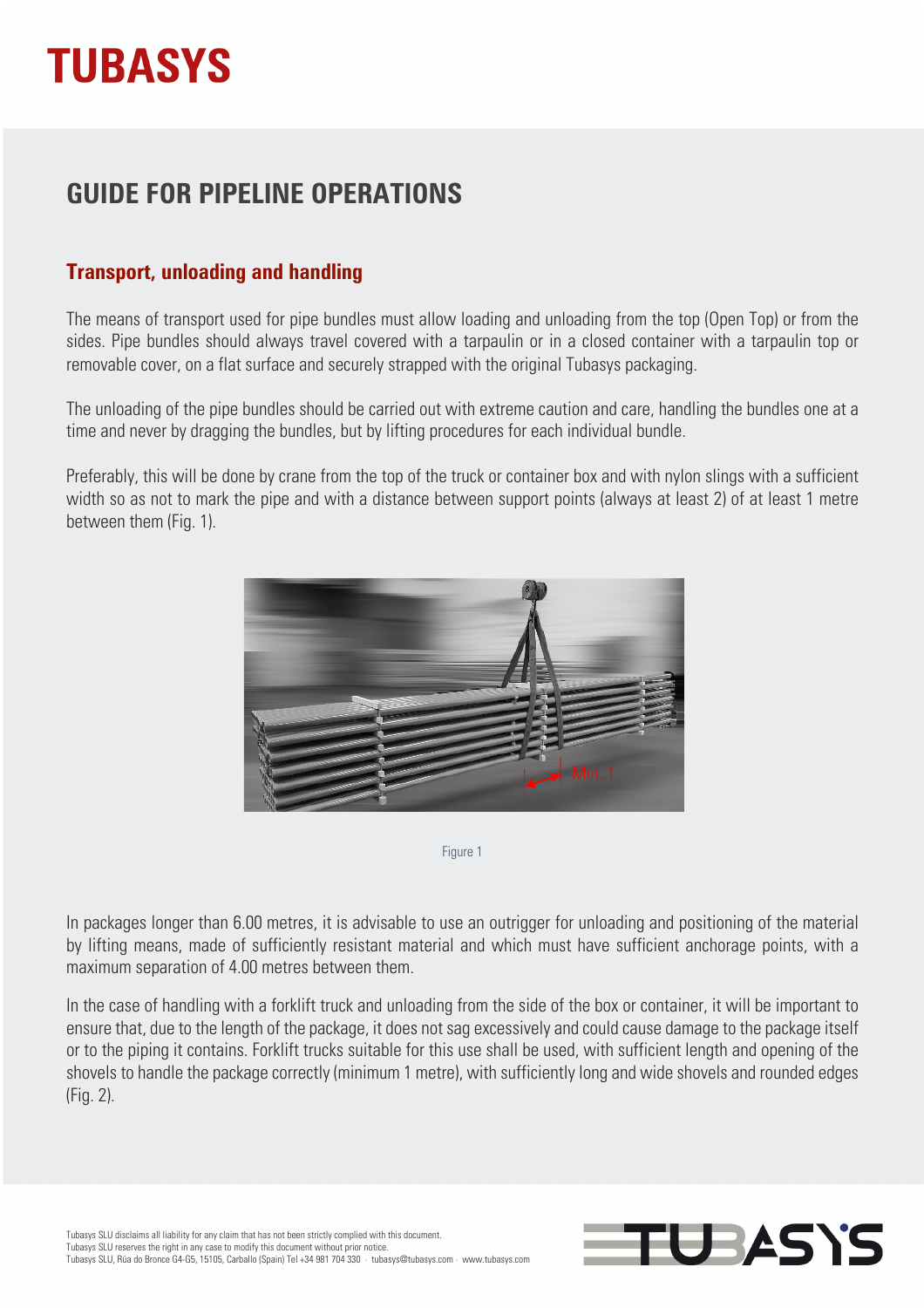## **TUBASYS**



Figure 2

For all handling of packages, operators shall be duly equipped with the corresponding PPE in perfect condition, in accordance with the applicable regulations in force. In addition, they may use slings or similar, provided that they do not damage the packages or the piping.

To unpack the material, tools or tools that cannot scratch, mark or affect the pipe totally or partially shall be used. Pipes shall be extracted individually for assembly without dragging one over the other and transporting them in a horizontal position.

#### **Storage**

It is recommended that both the packages and the pipes that may have been removed from them are stored in a covered, ventilated and dry place. If this is not possible, they should be protected with tarpaulins or plastic sheeting, ensuring proper ventilation.

The packages shall never rest on the ground in such a way as to damage them or the pipe they contain. Likewise, the pipe that has been extracted from the packages shall never rest directly on the ground and shall be deposited on sufficiently wide and long supports so as not to damage the material.

Both the packages and the pipe shall be stored on a flat and stable surface.

No more than three bundle heights may ever be stacked, avoiding prolonged storage of stacked bundles as far as possible. It is recommended that the pipe supplied be installed in the shortest possible time.

**UBASYS**